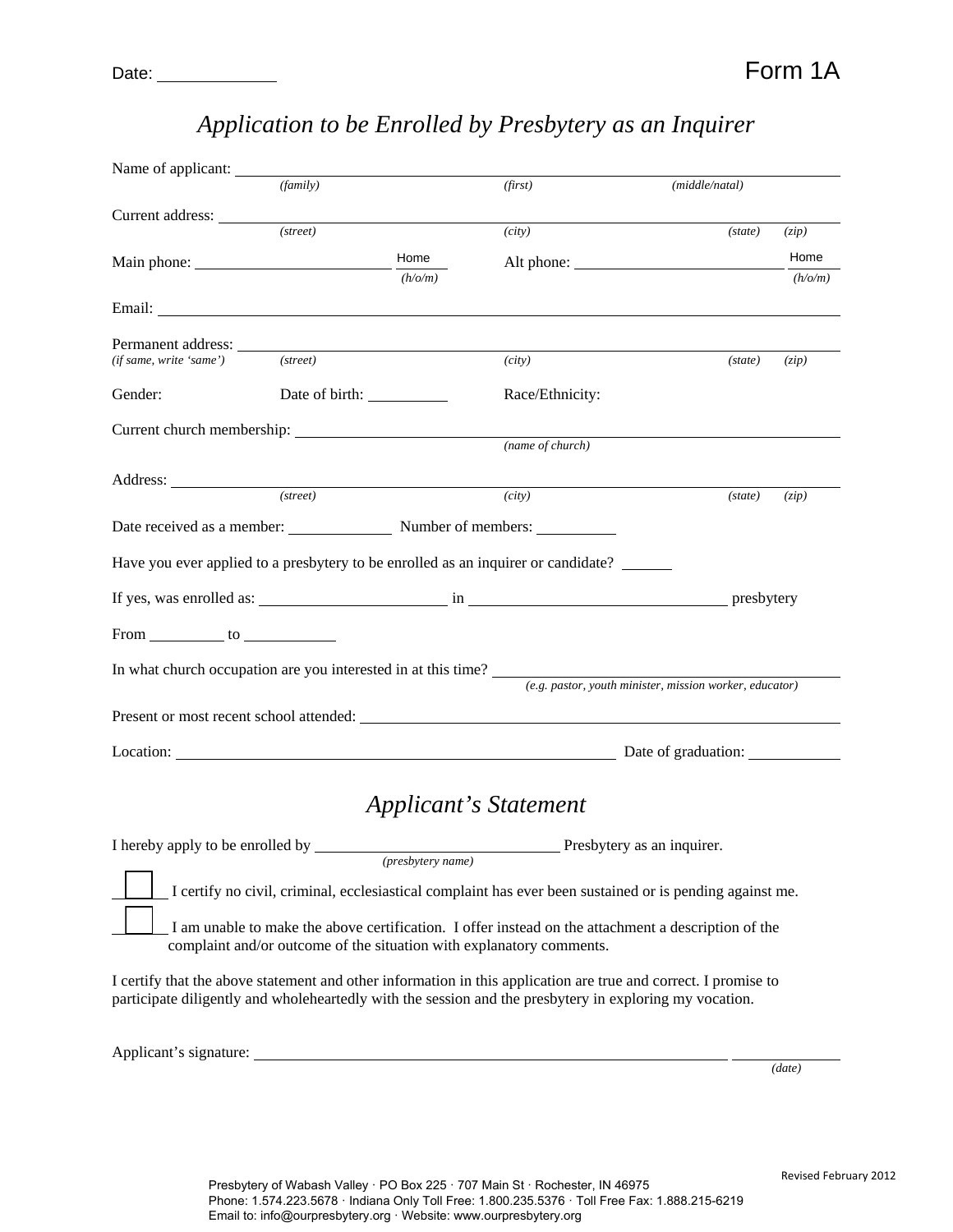l

l

## *Family Situation*

| Ages of any children in the home: |
|-----------------------------------|
|                                   |

Are you and your household members open to the possibility of relocation in conjunction with theological studies and/or accepting a ministry position?

If you are limited in your ability to relocate, please describe on the following lines:

## *Church Background*

|                                                             |     | Year of baptism: Year of your confirmation/profession of faith: |                                                                                                                      |  |  |
|-------------------------------------------------------------|-----|-----------------------------------------------------------------|----------------------------------------------------------------------------------------------------------------------|--|--|
| Most recent church affiliations (include up to three):      |     | Dates of participation:                                         |                                                                                                                      |  |  |
|                                                             |     |                                                                 |                                                                                                                      |  |  |
| Have you been ordained as a ruling elder in the PC(U.S.A.)? | No. | Date:                                                           | <u> 1989 - Jan Stein Stein Stein Stein Stein Stein Stein Stein Stein Stein Stein Stein Stein Stein Stein Stein S</u> |  |  |
| Have you been ordained as a deacon in the PC(U.S.A.)?       | No  | Date:                                                           |                                                                                                                      |  |  |
| Have you been ordained in another denomination?             | No  | Date:                                                           |                                                                                                                      |  |  |
| If so, name of denomination:                                |     |                                                                 | Office:                                                                                                              |  |  |

List up to five areas of involvement in the life and mission of the church, either as a participant or leader, that are most significant in your sense of call to the role of teaching elder. Mark current involvements with an asterisk.

<u> 1989 - Johann Stoff, deutscher Stoff, der Stoff, der Stoff, der Stoff, der Stoff, der Stoff, der Stoff, der S</u>

Area of involvement:  $\Box$ 

l

 $\overline{\phantom{a}}$  and  $\overline{\phantom{a}}$ 

<u>and</u> a <u>contract of the contract</u>

 $\overline{a}$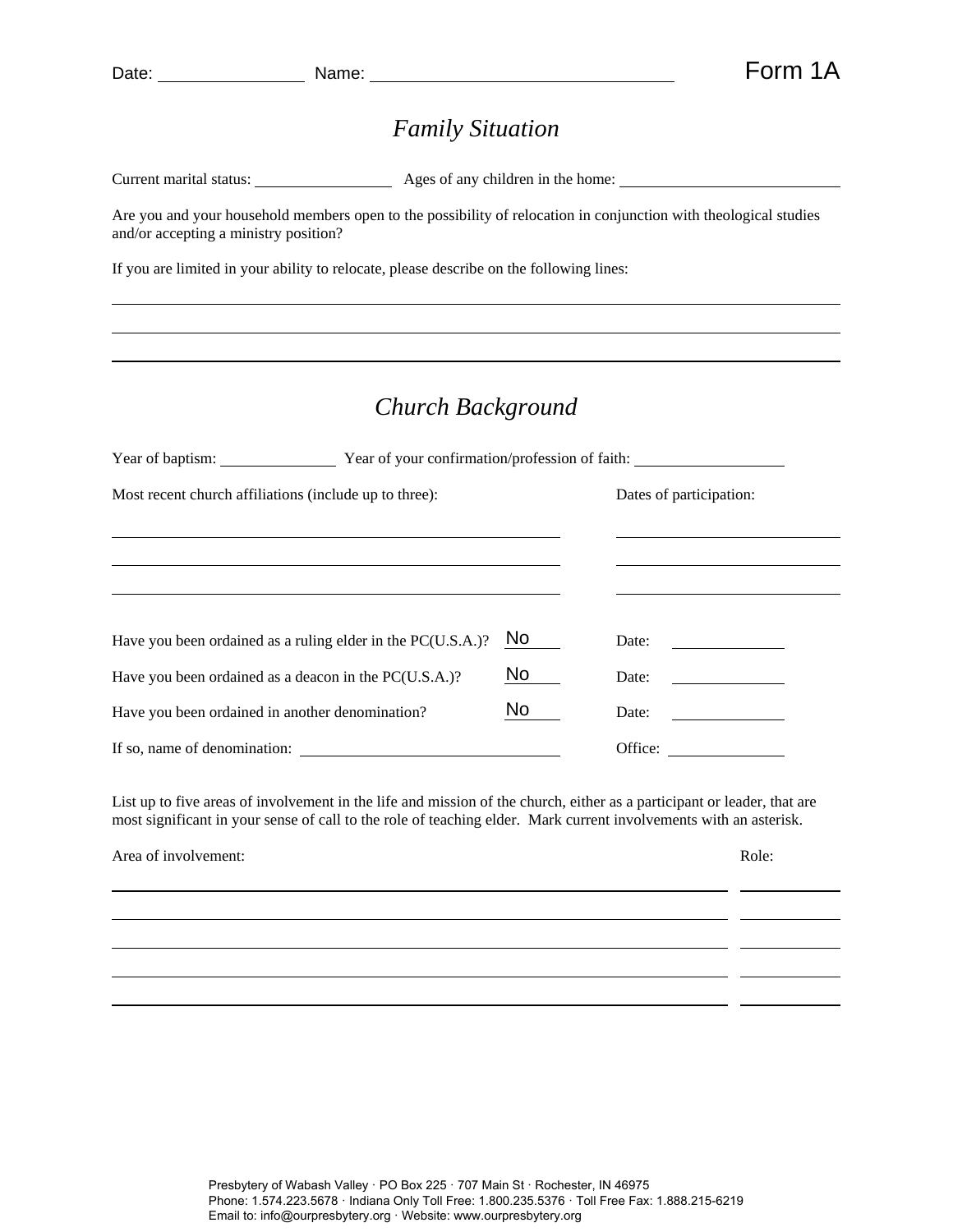l l

#### *Academic Information*

List the academic institutions you have attended, beginning with college, and supply the information requested in each column. If you are currently pursing an educational program, indicate your academic classification in the final column.

| Institution                                                                       | Dates attended                                        | Program/major | <b>GPA</b>                              | Diploma/degree |
|-----------------------------------------------------------------------------------|-------------------------------------------------------|---------------|-----------------------------------------|----------------|
|                                                                                   |                                                       |               |                                         |                |
|                                                                                   |                                                       |               |                                         |                |
|                                                                                   |                                                       |               |                                         |                |
| Briefly describe your academic interests/gifts by completing the following table: | Subjects in which you did your<br>best academic work: |               | Subjects in which you did<br>less well: |                |
| College:                                                                          |                                                       |               |                                         |                |
| Graduate school:                                                                  |                                                       |               |                                         |                |
| Professional school:                                                              |                                                       |               |                                         |                |
| Other training:                                                                   |                                                       |               |                                         |                |
| Have you ever had an individualized educational program (IEP)? NO                 |                                                       |               |                                         |                |
| If so, what accommodations did the IEP include?                                   |                                                       |               |                                         |                |
|                                                                                   |                                                       |               |                                         |                |

On the space provided, list your academic honors, awards, special recognitions, sports, organizations and

extracurricular activities that have been most meaningful:

## *Occupational History*

Beginning with your current or most recent position, list all full time or part time jobs in which you have been employed. Include the five most, recent up to the past 20 years. Place a PT beside the title of part time jobs.

| Job title | Dates | What did you enjoy most?                                                                                                                                            | What did you enjoy least? |  |
|-----------|-------|---------------------------------------------------------------------------------------------------------------------------------------------------------------------|---------------------------|--|
|           |       |                                                                                                                                                                     |                           |  |
|           |       |                                                                                                                                                                     |                           |  |
|           |       | Presbytery of Wabash Valley · PO Box 225 · 707 Main St · Rochester, IN 46975                                                                                        |                           |  |
|           |       | Phone: 1.574.223.5678 · Indiana Only Toll Free: 1.800.235.5376 · Toll Free Fax: 1.888.215-6219<br>Email to: info@ourpresbytery.org · Website: www.ourpresbytery.org |                           |  |